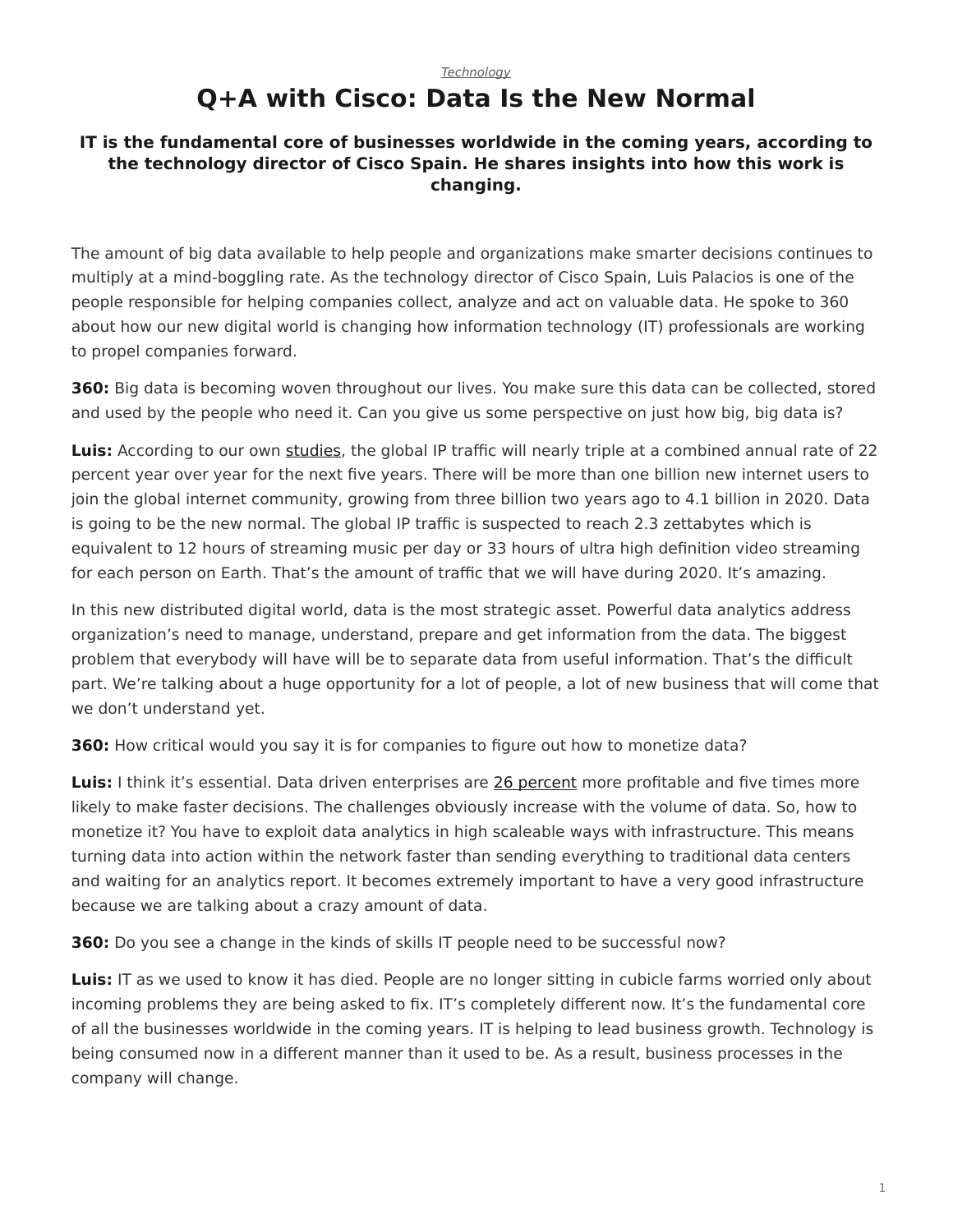For that to happen, there needs to first be changes in every company to culture and education. Otherwise, the change will happen too slowly. It will take 10 years instead of two. To work with big data, you need data scientists, analysts and software people, you also need communicators, collaborators and creators. We need people who have empathy for the customer and have the ability to listen and learn from others.

## **You can't offer people the right tools and technologies, but not offer them the culture, affordances or spaces that allow them to use those tools to do their best work.**

**360:** Do you see more competition for attracting and retaining people who can do these jobs because now every company is a technology company?

**Luis:** Absolutely. Hiring people with the right skills will be central to any company strategy. For a happy employee to stay at my company, I need to offer them something that is attractive from human resources, facilities, technology and culture.

It has to be done together and this is something we believe in and that we have conversations about with our customers. Because you can't offer people the right tools and technologies, but not offer them the culture, affordances or spaces that allow them to use those tools to do their best work.

**360:** How does embracing Agile Software Development, a set of methods where solutions evolve through collaboration between empowered, cross-functional teams, change the way IT professionals work?

**Luis:** In the past, we might wait for 20 features to be created before delivering a product. Now, we start with what we need tomorrow. For example, we may decide we need to make a phone call over the internet. We might start with audio and one 'call' button, launching it in 15 days. We put it into the market, receive feedback and begin working on the next stage simultaneously. Revenue begins right away and we get to design the next feature using customer feedback.

**360:** How do you believe the work environment can support people's best work?

**Luis:** For me it's very clear, we're in the middle of a transformation. We have different types of work we need to accomplish each day. Sometimes you need to concentrate. Sometimes you need to work in collaboration with two or three people, or with a larger group of six or seven.

The workplace matters. It needs to let people know they are not entering a company from a previous era. It's not only the color of the carpet. It's everything. It's a user experience. You should be able to find where to work based on what you need to do for the next hour. Two hours later, you may move to a different space and three hours later you may move to your office, if you have one. When you decide you need to work from home, the technology and human resources policies should allow you to do it. Facilities should have prepared different spaces in the office to support different workstyles with the perfect light, pictures, tables, integration with video, phone, whiteboards, digital whiteboards and more.